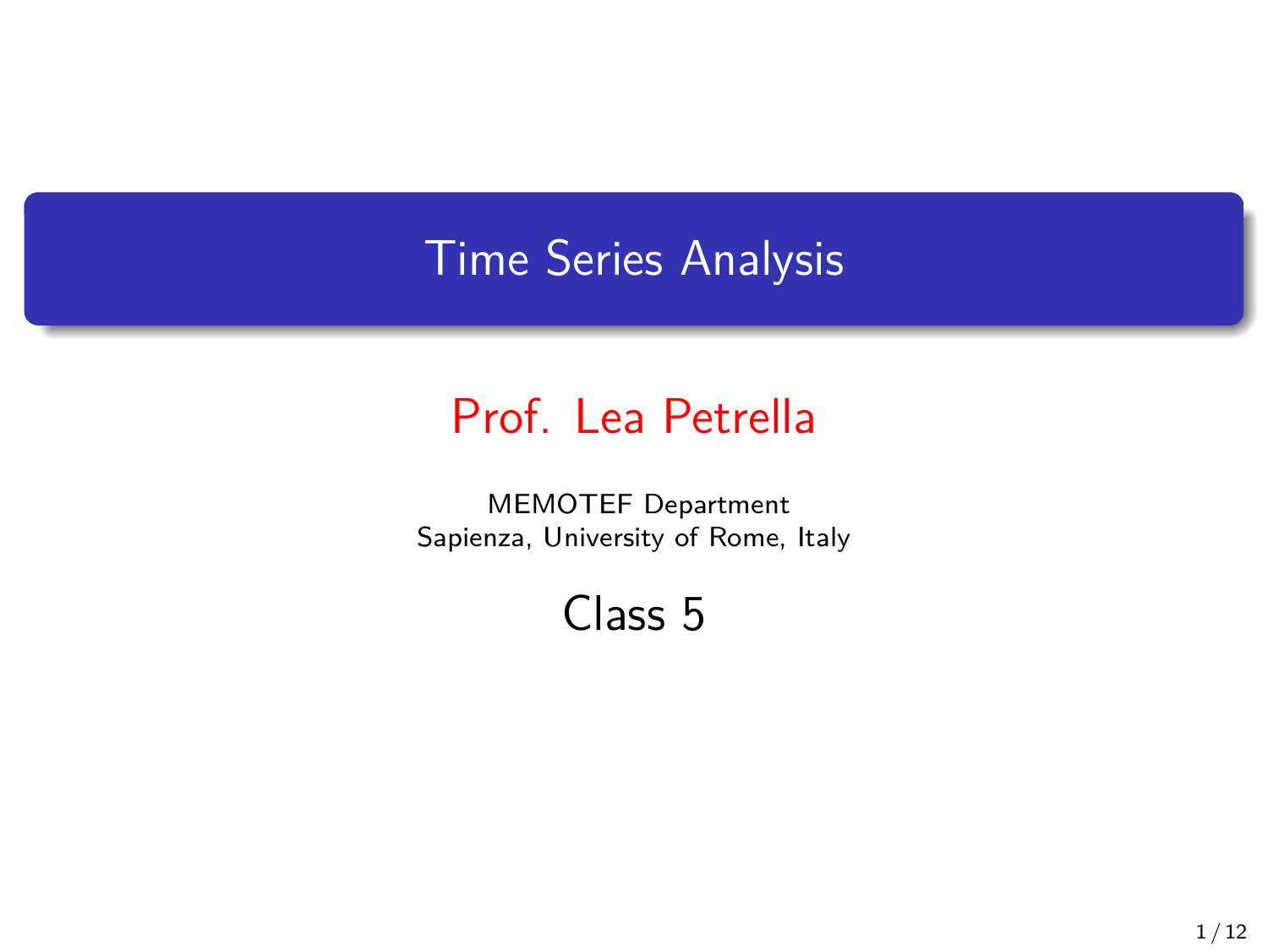$$
X_t = \epsilon_t + \theta_1 \epsilon_{t-1} + \theta_2 \epsilon_{t-2}
$$

$$
\epsilon_t \sim \text{WN}(0, \sigma^2)
$$

$$
(X_t = \mu + \epsilon_t + \theta_1 \epsilon_{t-1} + \theta_2 \epsilon_{t-2})
$$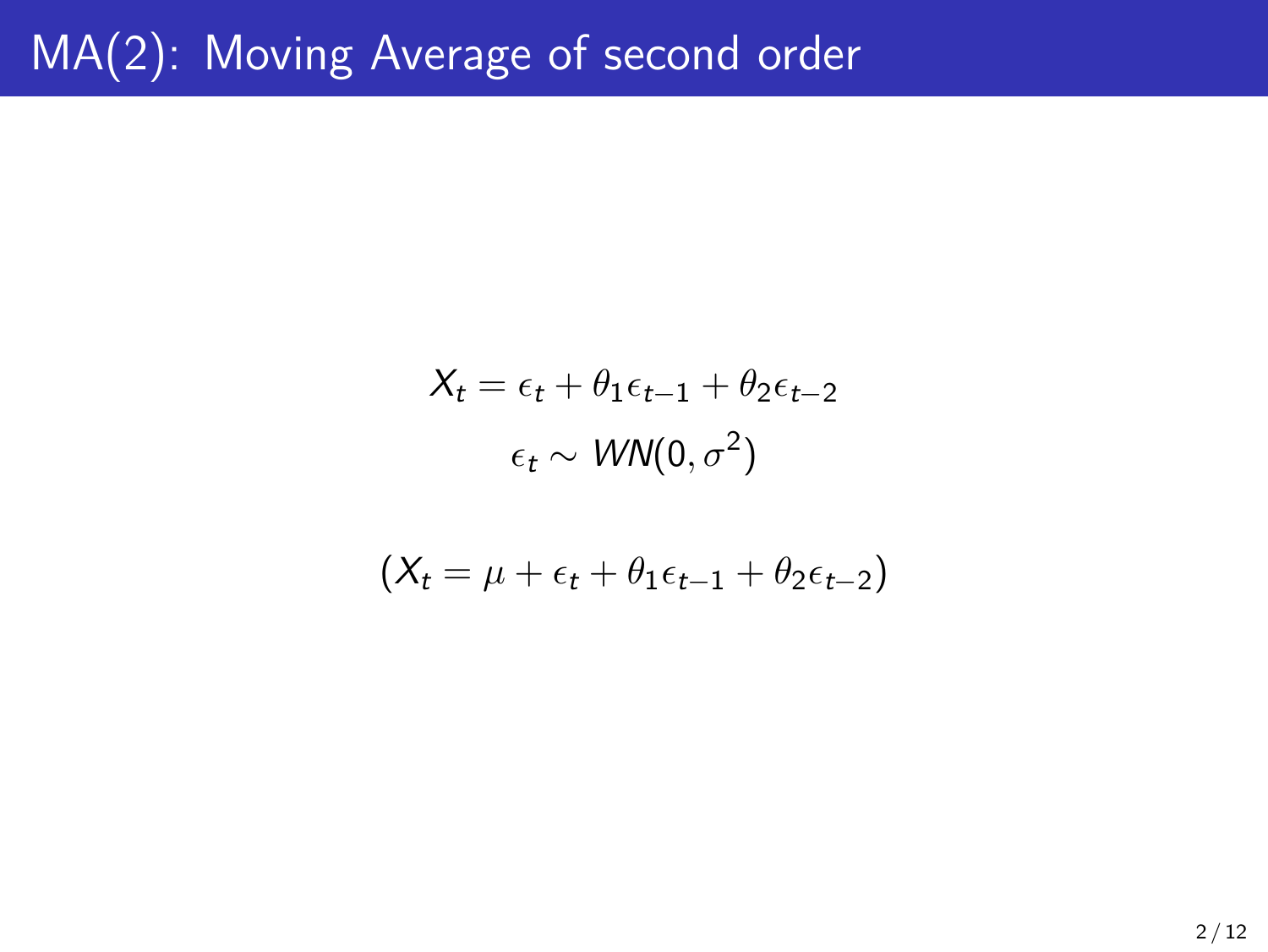





Figure: Time series simulated from two MA(2).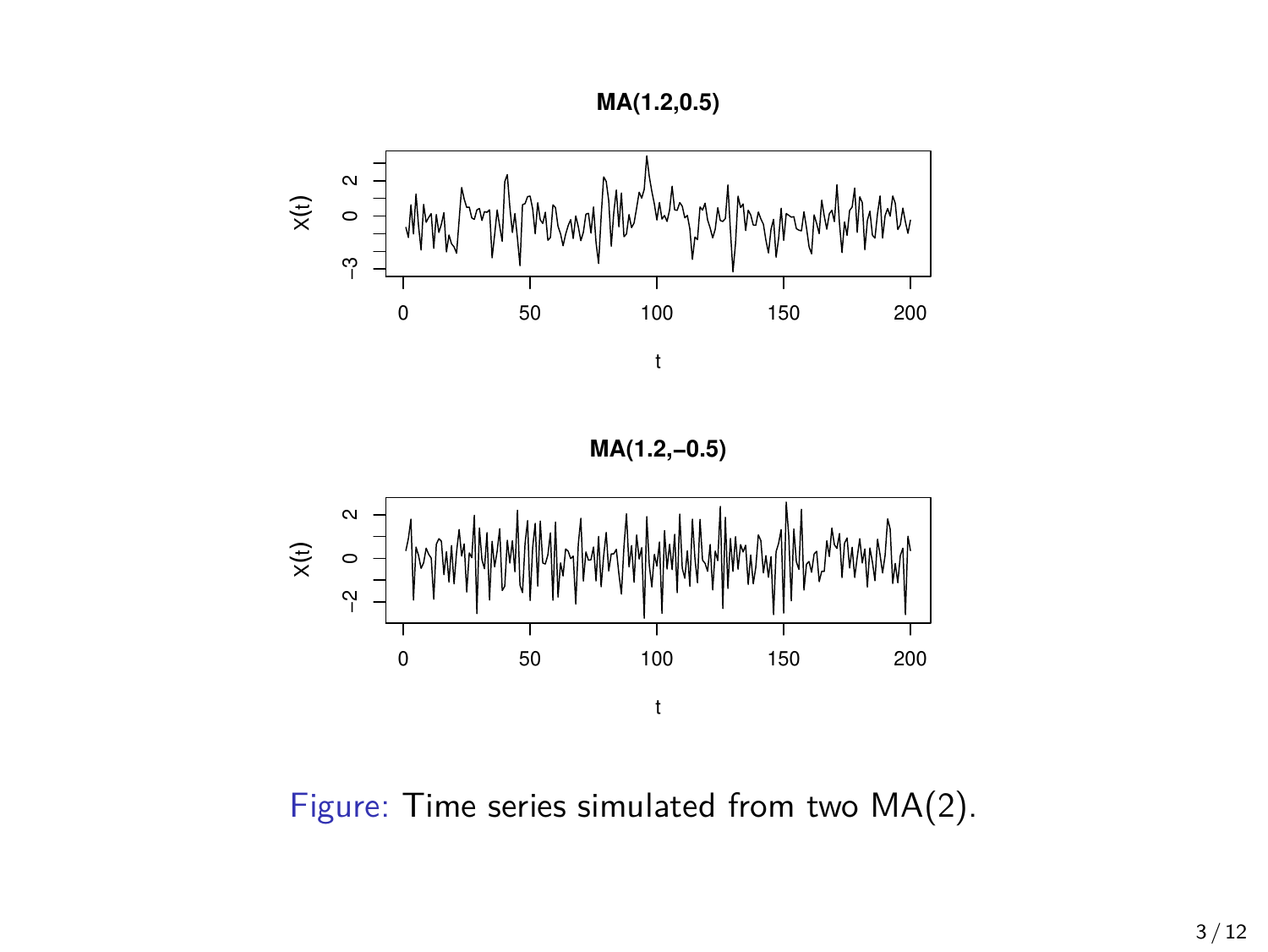Let's evaluate the stationarity and compute the moments of order two:

 $\mathbb{E}(X_t)=0$  $Var(X_t) = (1 + \theta_1^2 + \theta_2^2) \sigma^2$  $\gamma(1) = Cov(X_t, X_{t-1}) =$  $= \mathbb{E} \left[ (\epsilon_t + \theta_1 \epsilon_{t-1} + \theta_2 \epsilon_{t-2}) (\epsilon_{t-1} + \theta_1 \epsilon_{t-2} + \theta_2 \epsilon_{t-3}) \right] =$  $=(\theta_1+\theta_1\theta_2)\,\sigma^2=\theta_1\,(1+\theta_2)\,\sigma^2$ 

$$
\gamma(2) = Cov(X_t, X_{t-2}) =
$$
  
=  $\mathbb{E}[(\epsilon_t + \theta_1 \epsilon_{t-1} + \theta_2 \epsilon_{t-2})(\epsilon_{t-2} + \theta_1 \epsilon_{t-3} + \theta_2 \epsilon_{t-4})] = \theta_2 \sigma^2$ 

 $\gamma(h) = 0 \quad \forall h \geq 3.$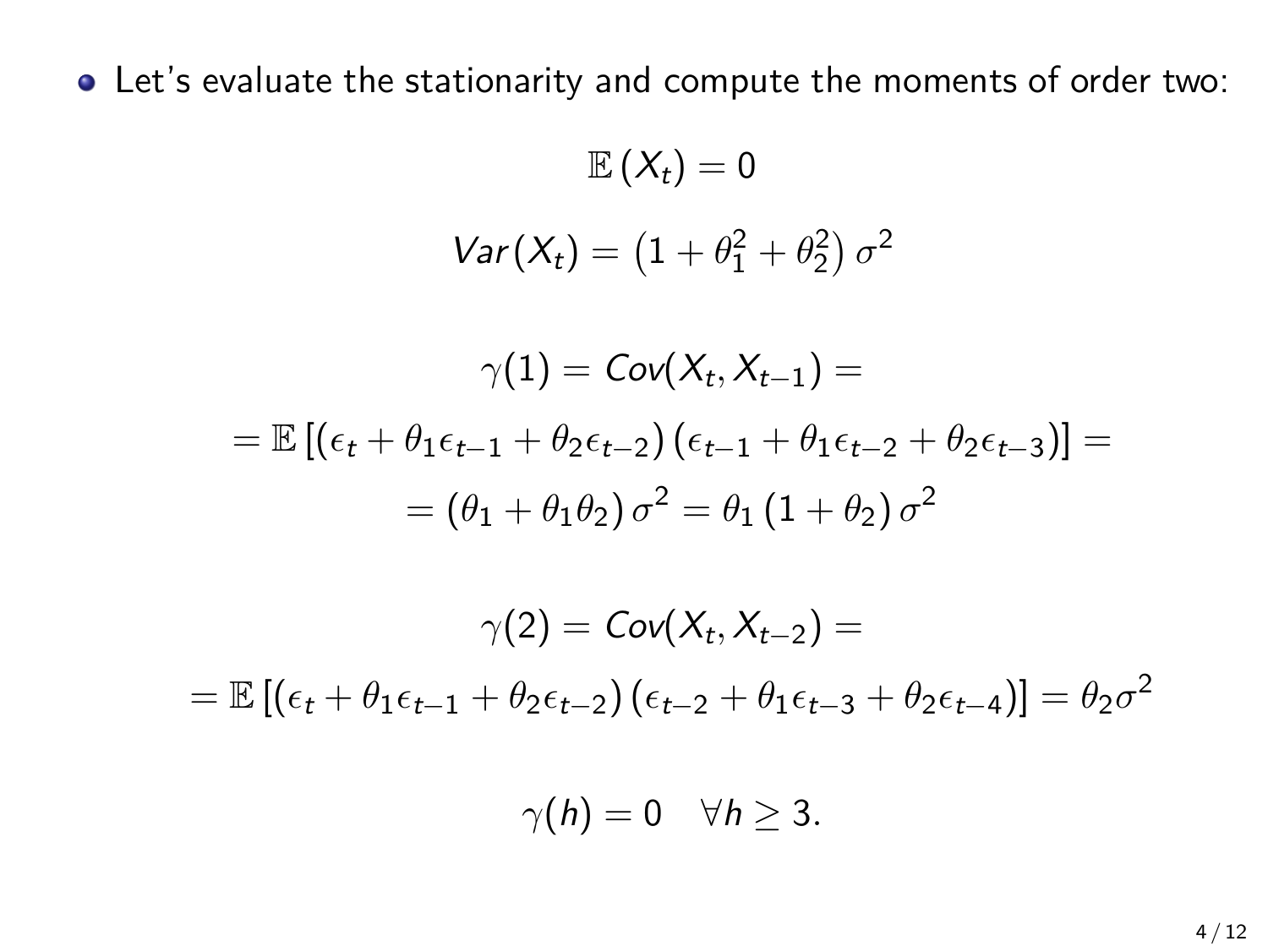• The ACF of the process is given by:

$$
\rho(1) = \frac{\theta_1 (1 + \theta_2)}{(1 + \theta_1^2 + \theta_2^2)}
$$

$$
\rho(2) = \frac{\theta_2}{(1 + \theta_1^2 + \theta_2^2)}
$$

$$
\rho(h) = 0 \quad \text{per} \quad h \ge 3.
$$

An *MA*(2) process is always stationary and has ACF different from zero up to order 2.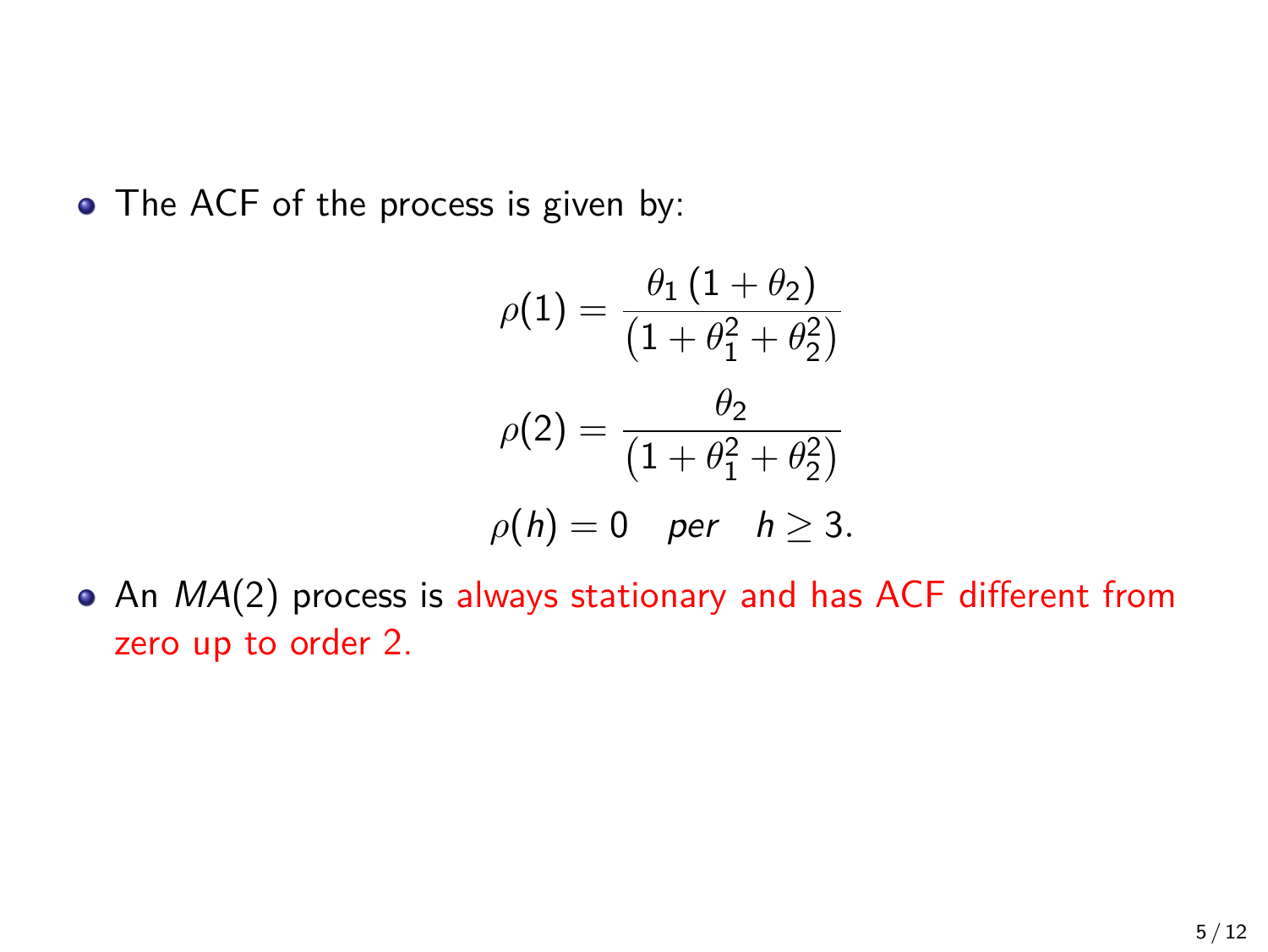## Stationary property





Figure: Theoretical ACF of two MA(2) processes.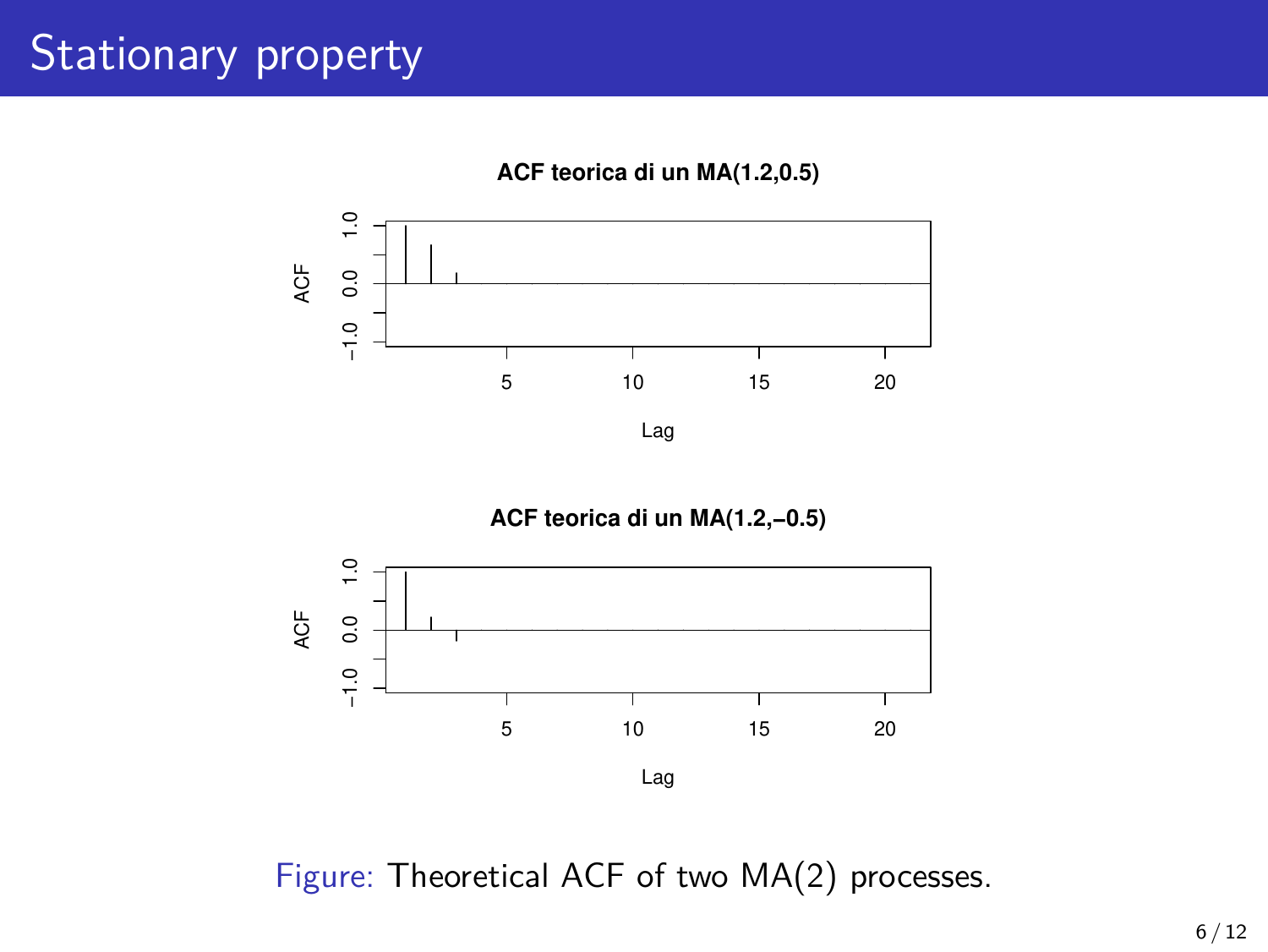• In order to assess the invertibility, consider the representation

$$
X_t = (1 + \theta_1 B + \theta_2 B^2) \epsilon_t = \Theta(B)\epsilon_t
$$

that requires the two roots in *B* of the characteristic function associated with  $\Theta(B) = 0$  to be in module greater than 1.

This condition implies finding a triangular region of admissible solutions for the parameters in the *MA*(2) model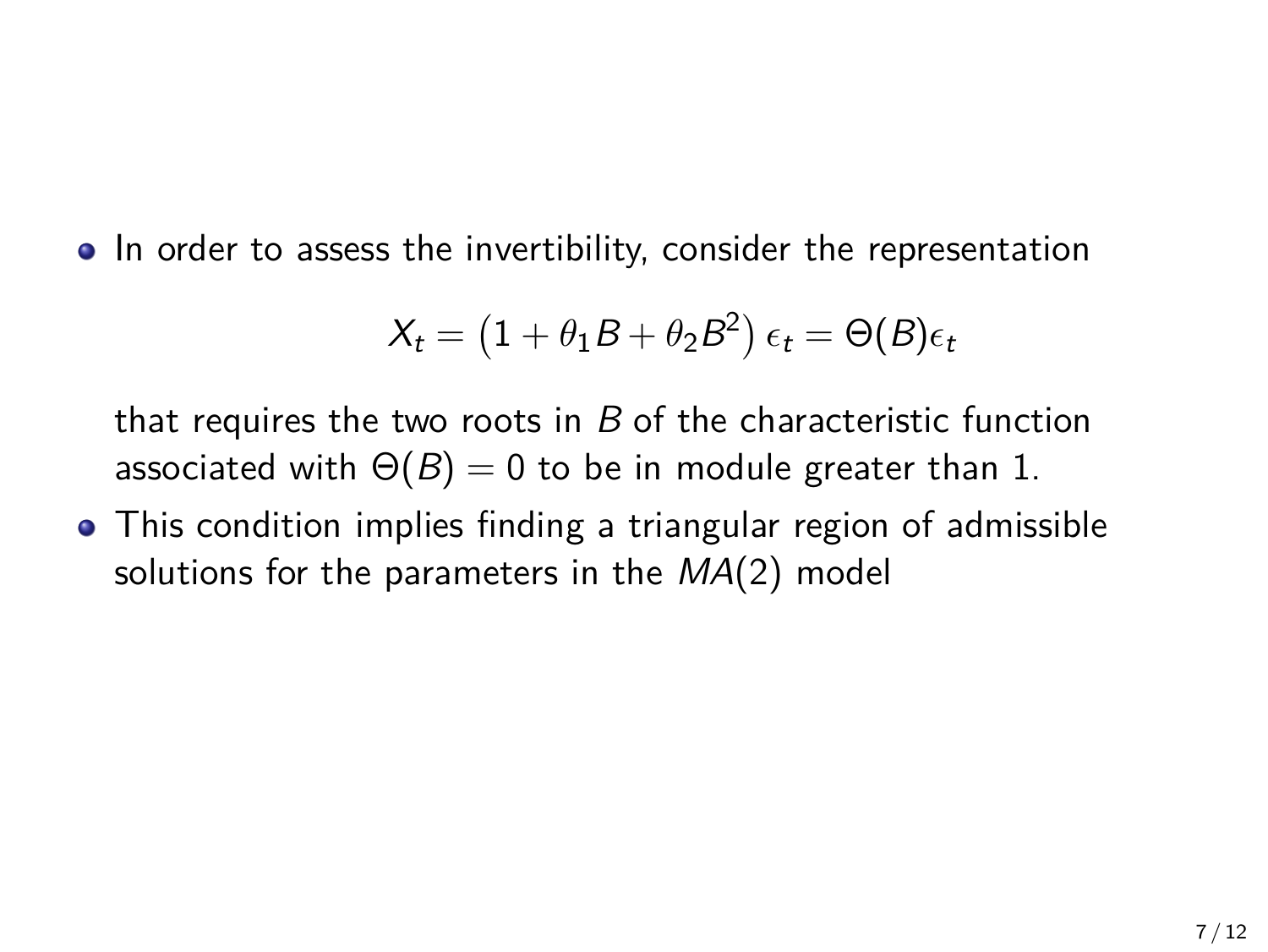The characteristic polynomial has roots in *B* given by:

$$
B_1 = \frac{-\theta_1 + \sqrt{\theta_1^2 - 4\theta_2}}{2\theta_2},
$$

$$
\mathcal{B}_2=\frac{-\theta_1-\sqrt{\theta_1^2-4\theta_2}}{2\theta_2}.
$$

 $\lfloor \text{Imposing } |B_i| > 1 \text{ means } 1/|B_i| < 1 \text{ for } i = 1, 2, \text{ where,}$ 

$$
\frac{1}{B_1} = \frac{-\theta_1 - \sqrt{\theta_1^2 - 4\theta_2}}{2},
$$

$$
\frac{1}{B_2} = \frac{-\theta_1 + \sqrt{\theta_1^2 - 4\theta_2}}{2}.
$$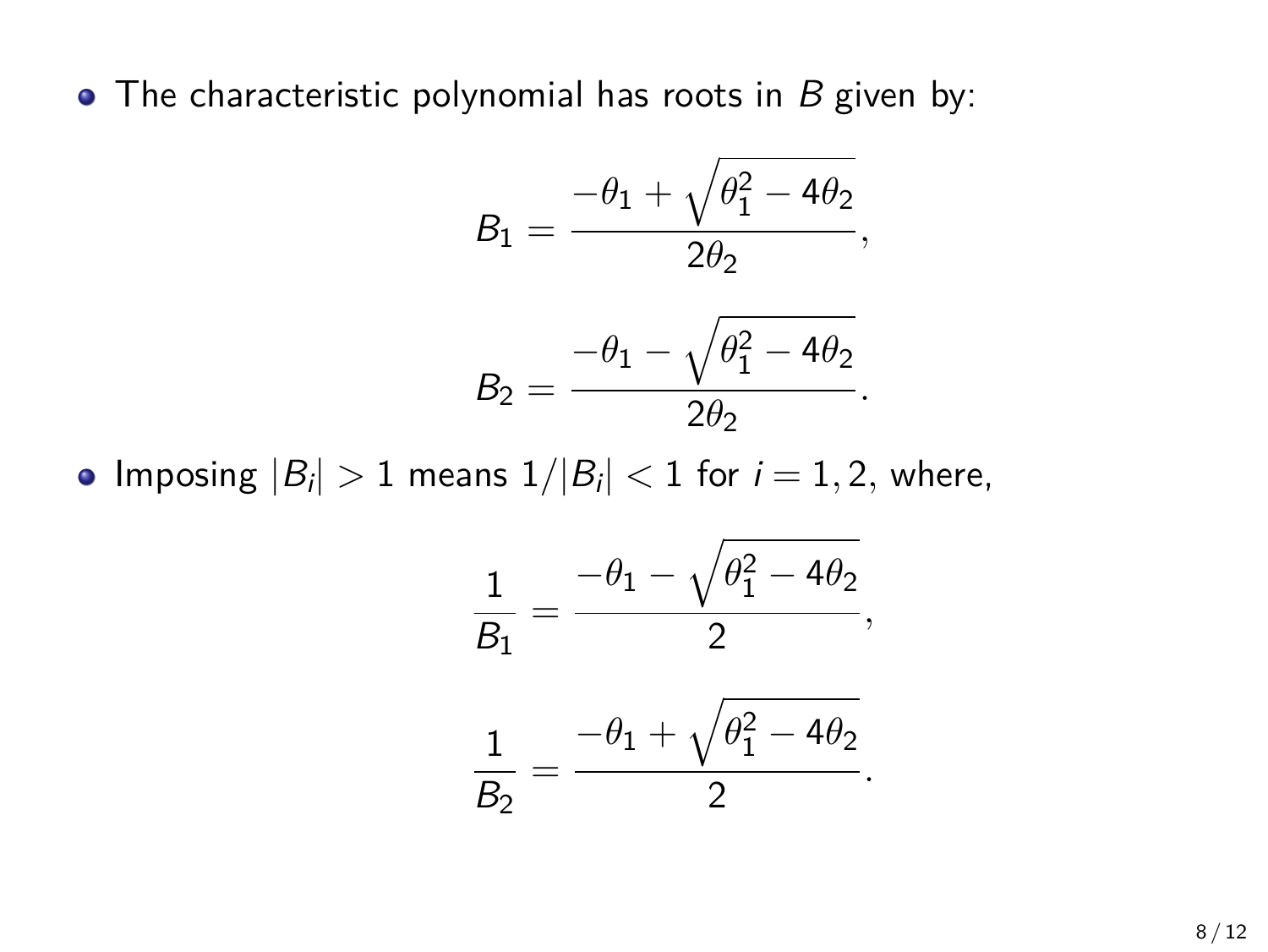## We can write

$$
\frac{1}{B_1} \times \frac{1}{B_2} = |\theta_2| < 1,
$$

and

$$
\frac{1}{B_1} + \frac{1}{B_2} = |\theta_1| < 2.
$$

Therefore, necessary conditions for the *MA*(2) to be invertible are:

 $\begin{array}{c} \hline \end{array}$  $\left| \right|$  $\frac{1}{2}$  $\bigg|$ 

 $\begin{array}{c} \hline \end{array}$  $\left| \right|$  $\mathbf{I}$  $\bigg|$ 

> $-1 < \theta_2 < 1$ *−*2 *< θ*<sup>1</sup> *<* 2*.*

• If the roots were real or complex we would consider the following conditons:  $\theta_1^2 - 4\theta_2 > 0$  or  $\theta_1^2 - 4\theta_2 < 0$ .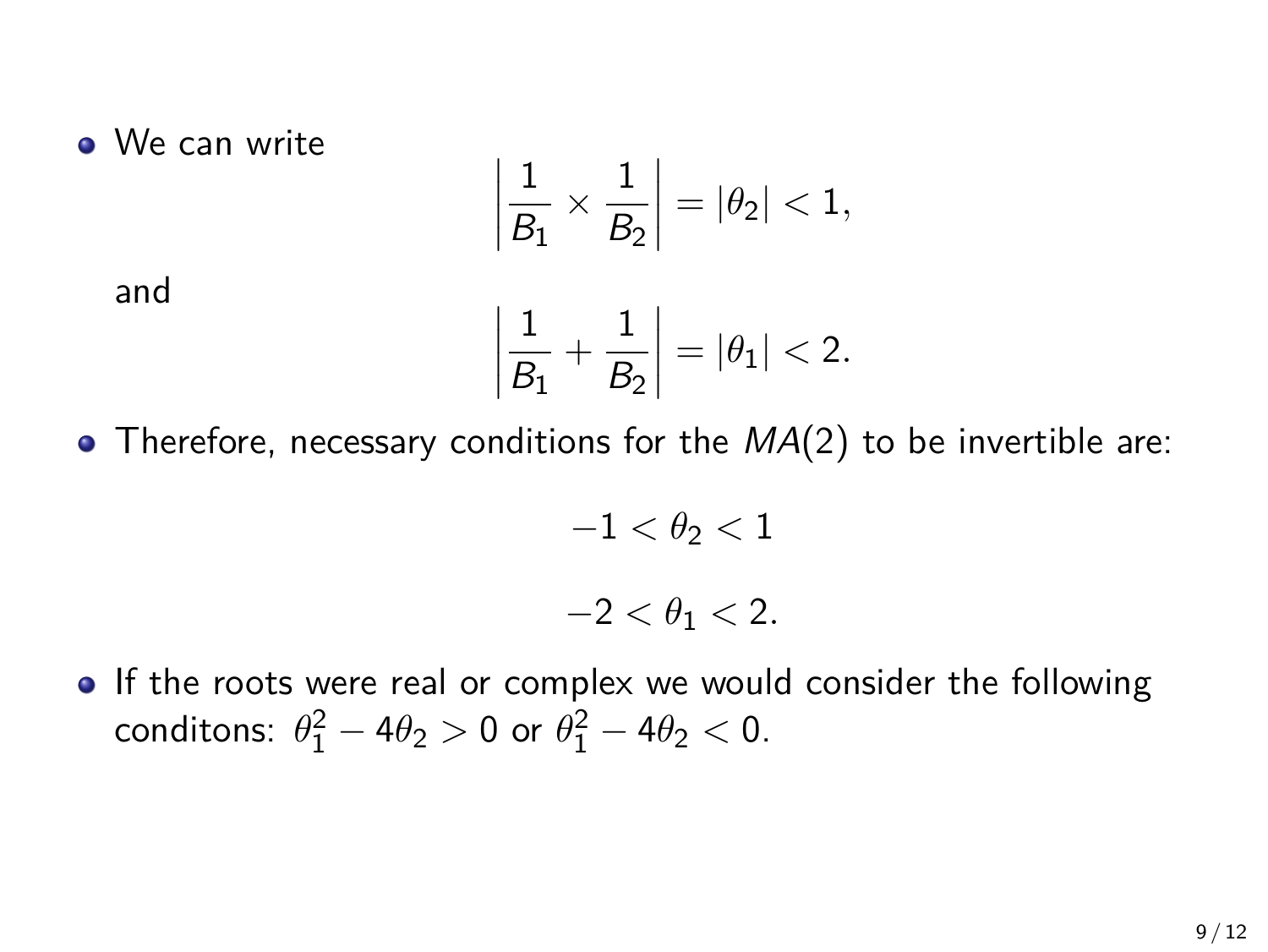$\bullet$  Simple algebra shows that the invertibility condition for an  $MA(2)$  is given by the triangular region that satisfies:

> $-\theta_1 - \theta_2 < 1$  $\theta_1 - \theta_2 < 1$ ,  $-1 < \theta_2 < 1$ .

- An *MA*(2) process is always stationary but invertible only for an aprropriate choice of the parameters.
- The PACF is not easy to compute. However, it goes to zero slowly, at different rates depending on the roots (real or complex) of the invertible process.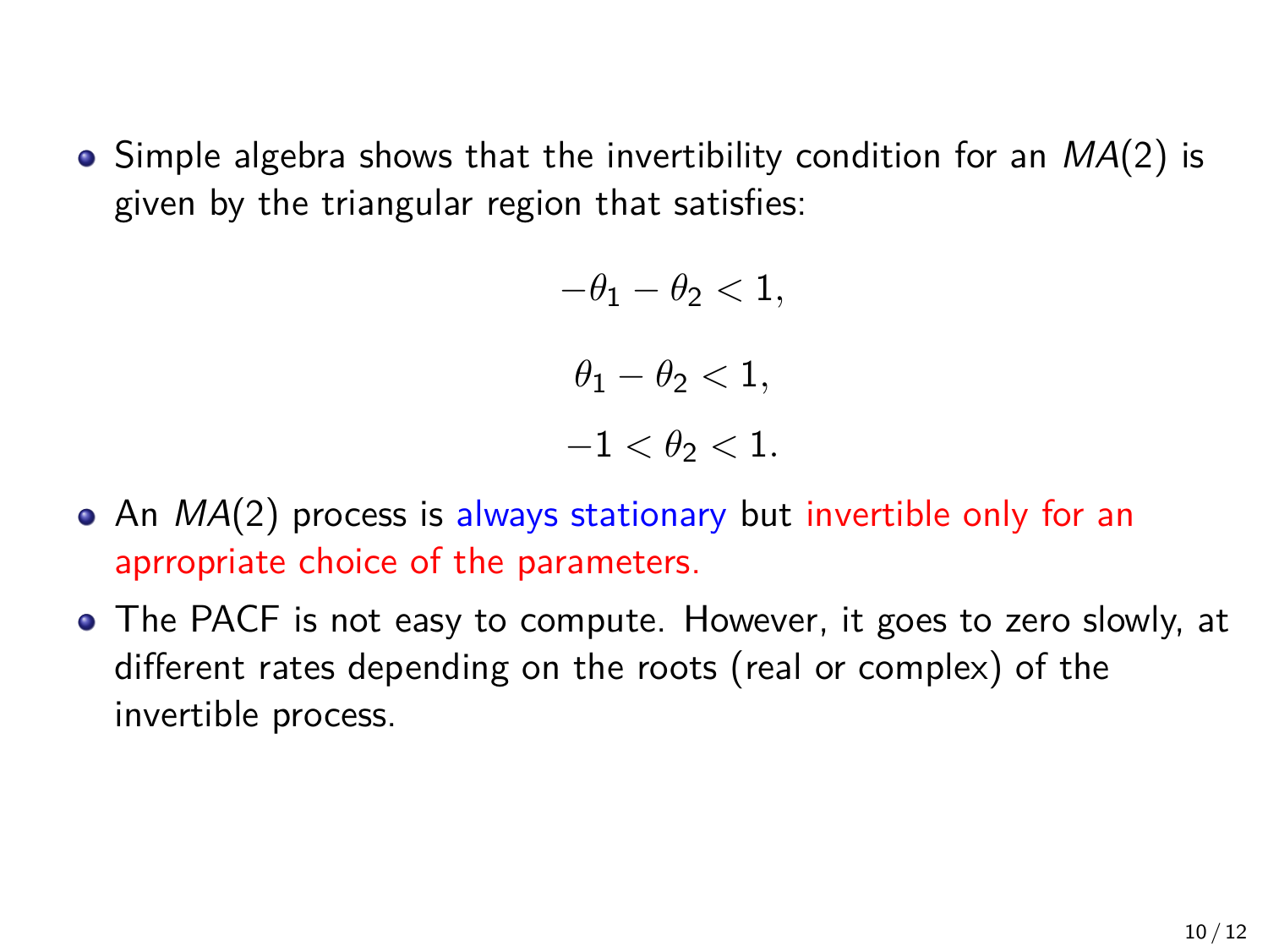

Figure: ACF and PACF of MA(2) processes.